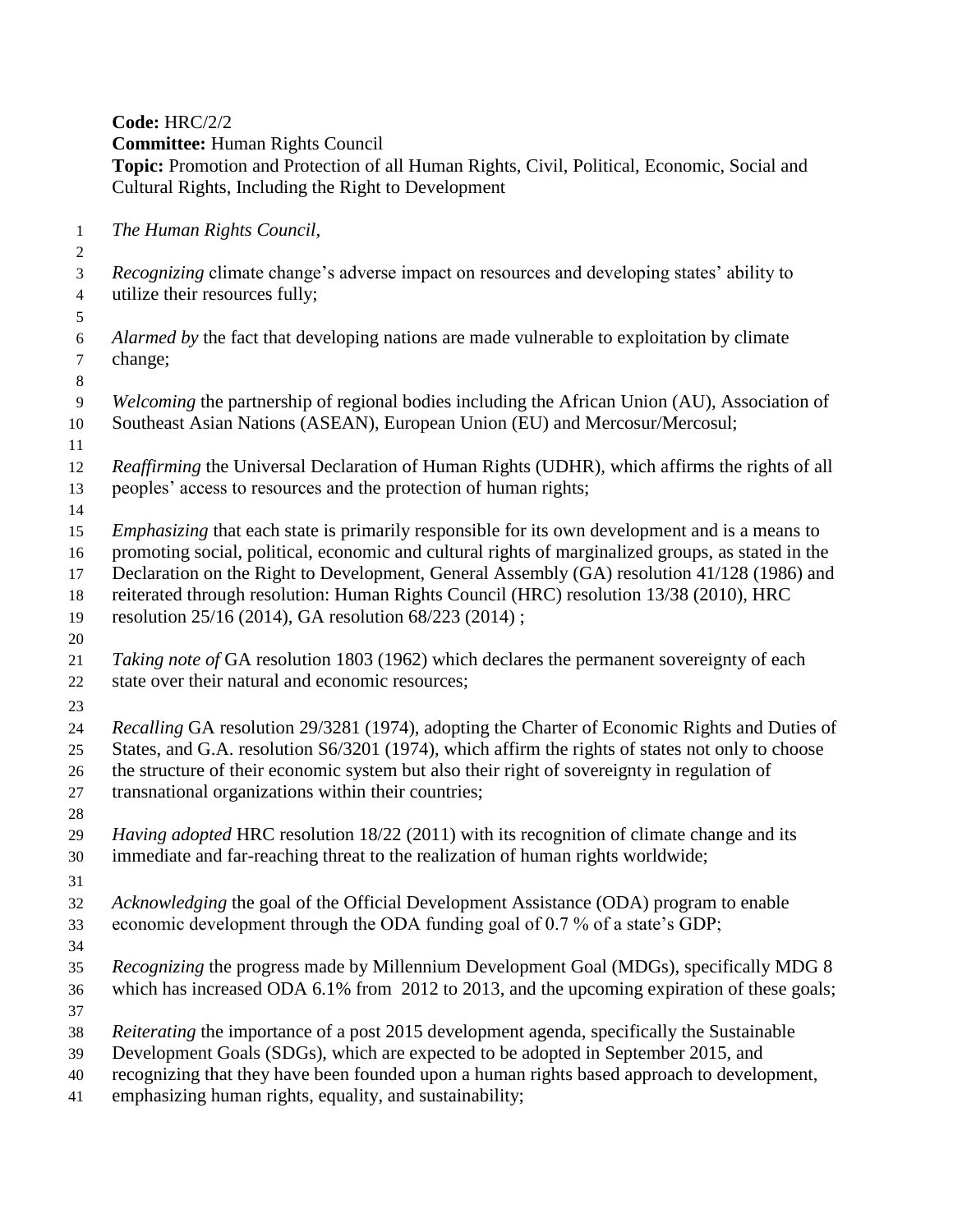*Recognizing* United Nations Environmental Program's (UNEP) partnerships with the United Nations Development Program (UNDP) to help states sustainably develop while furthering human rights. *Reaffirming* the mission of the UNDP regarding environment and energy for sustainable development and assisting nations in realizing this goal in accordance with the International Aid Transparency Initiative (IATI); *Recognizing* the Universal Periodic Review (UPR) which records human rights in all UN Member States providing a platform for states to declare actions they have taken to improve human rights; *Recalling* the 1992 treaty establishing the United Nations Framework Convention on Climate Change (UNFCCC) focusing on reduction of greenhouse gas emissions and subsequent programs such as Ecocasa in Mexico and the international Green Climate Fund; *Noting the fact that* sea level rises caused by anthropogenic climate change is expected to displace up to 200 million people globally, and that 5% of the world's population is expected to be displaced by rising sea levels by 2050, such as the events of 2010 in that heavily impacted vulnerable groups by displacing millions of impoverished people; *Welcoming* initiatives such as the Inter-Parliamentary Alliance for Human Rights that have promoted participation of civil institutions to emphasize the importance and stimulate dialogue to provide feasible solutions through international policy, *Viewing with appreciation* the work of initiatives such as The Philippines Poverty Environment Initiative (PPEI) in partnership with the UNDP and UNEP within the Philippines to address those most vulnerable to environmental degradation by utilizing their natural resources for poverty reduction; *1. Recommends* that the GA and the Security Council (SC) call upon developed nations to provide foreign aid to developing nations to ensure their ability to develop sustainably by: a. Meeting ODA requirements; b. Implementing innovative financing programs; c. Consulting Intergovernmental Committee of Experts on Sustainable Development Financing to propose options for sustainable development financing strategies; *2. Encouraging* developing nations to increase transparency and ensure ODA effectiveness 82 through cooperation with the UNEP and the UNDP's IATI; *3. Welcomes* the 2014 proposal and future adoption of SDGs and continued commitment of Member States in not only meeting the SDGs, but also assisting other Member States achievement of these goals;